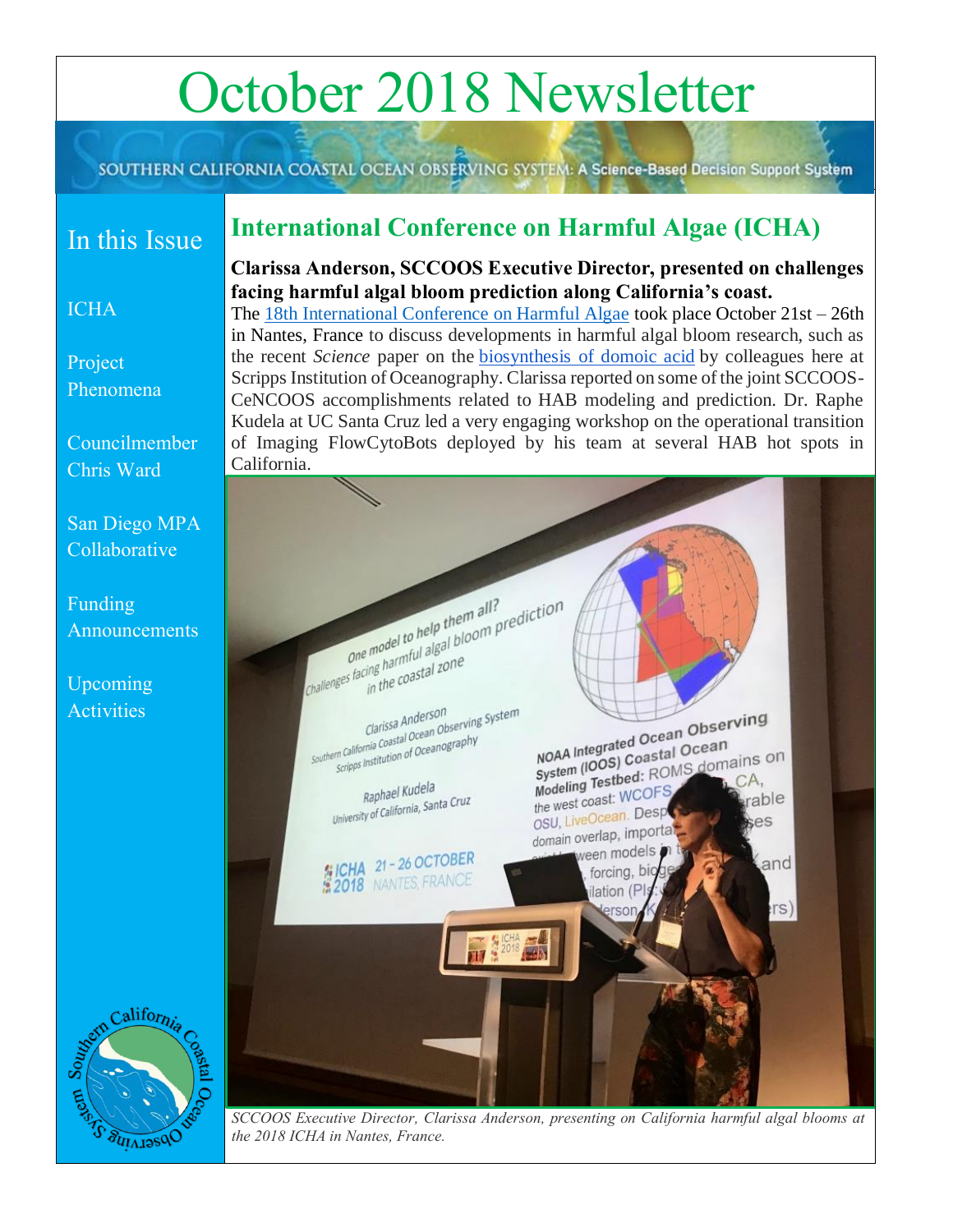# In this Issue

**[ICHA](#page-0-0)** 

[Project](#page-1-0)  [Phenomena](#page-1-0)

[Councilmember](#page-1-1)  [Chris Ward](#page-1-1)

[San Diego MPA](#page-2-0)  [Collaborative](#page-2-0)

[Funding](#page-3-0)  **[Announcements](#page-3-0)** 

[Upcoming](#page-3-1)  **[Activities](#page-3-1)** 

# <span id="page-1-0"></span>**California Environmental Phenomena Summit**

**Megan Hepner, SCCOOS Program Coordinator, educated teachers about the status and trends and drivers and pressures on local marine resources.** The [California Environmental Phenomena Summit](https://www.sdcoe.net/lls/ccr/Documents/esfd/ProjectPhenom_fly.pdf) (#ProjectPhenomena) kicked off in San Diego on October 25th and 26th at the Marina Village Conference Center. Environmental Literacy is important to California educators as they look to inspire their students to overcome the challenges we are facing with climate change and ecosystem disruptions. ProjectPhenomena developed to help teachers understand Next Generation Science Standards, the Environmental Principles and Concepts and meet with expert scientists to better understand local phenomena.



*Megan Hepner, SCCOOS Program Coordinator, educating local K-12 teachers about marine biodiversity at the Marina Village Conference Center. Bottom left: group leads Michelle Armenta, Megan Hepner, Andrea Pino Antl, and Jenn McCluan.* 

## <span id="page-1-1"></span>**Councilmember Chris Ward**



**Councilmember Chris Ward (District 3) visited SCCOOS and CDIP at Scripps Institution of Oceanography on October 18th.**  Councilmember Ward expressed interest in San Diego's blue economy and marine technology innovation, specifically the Tijuana River Plume Tracker. Clarissa Anderson explained how we use High Frequency (HF) radar that measures surface currents to track and forecast effluent (i.e., wastewater) following rain events. Contaminated runoff from the Tijuana River flows along the San Diego coast and can reach as far as Point Loma causing health advisories and beach closures. James Behrens, principal development engineer at CDIP,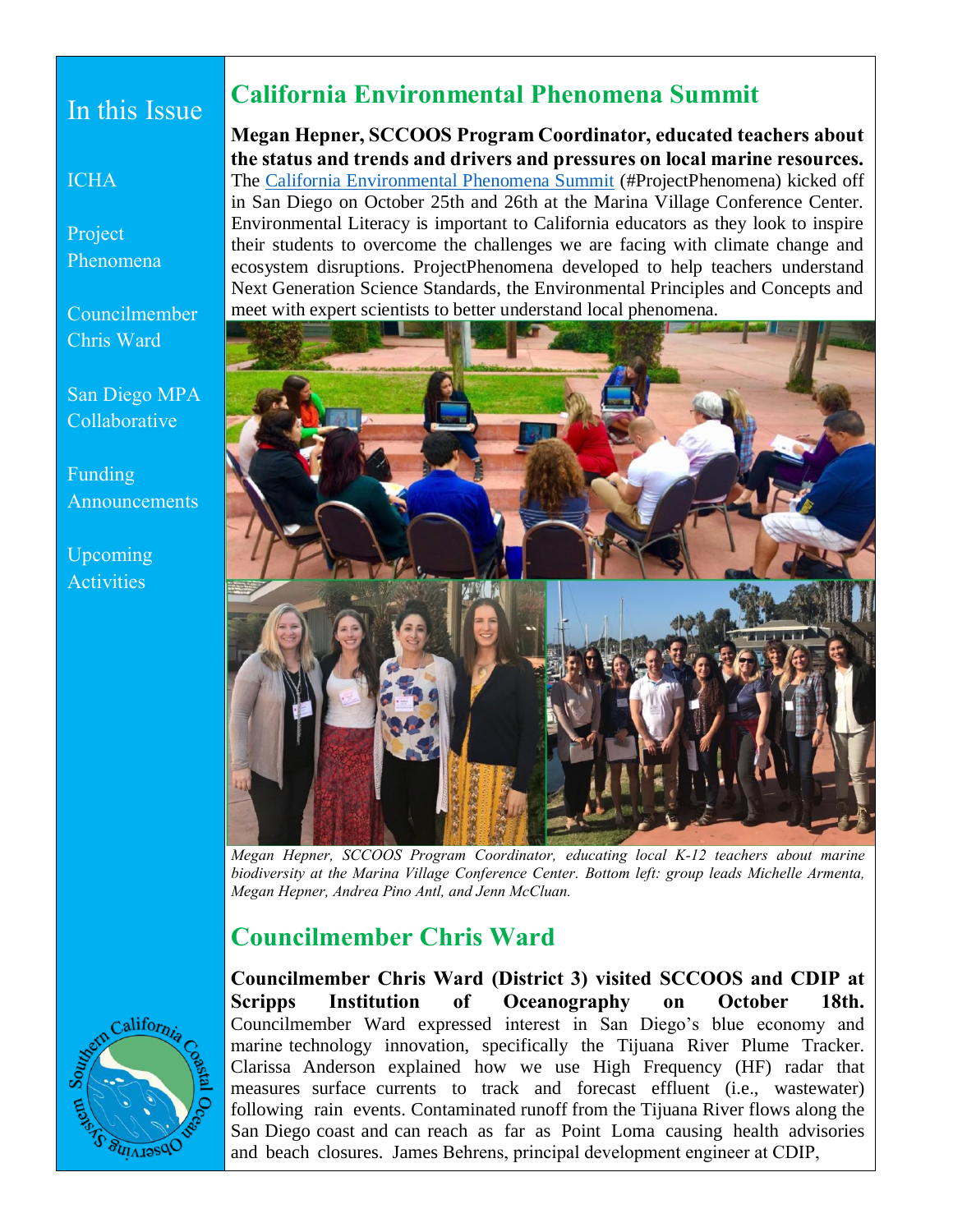discussed the importance of the wave buoy program and showed Councilmember Ward the calibration facility.

# In this Issue

#### **[ICHA](#page-0-0)**

[Project](#page-1-0)  [Phenomena](#page-1-0)

[Councilmember](#page-1-1)  [Chris Ward](#page-1-1)

[San Diego MPA](#page-2-0)  [Collaborative](#page-2-0)

[Funding](#page-3-0)  **[Announcements](#page-3-0)** 

#### [Upcoming](#page-3-1)  **[Activities](#page-3-1)**



*James Behrens, CDIP Principal Development Engineer, Councilmember Chris Ward, and Clarissa Anderson, SCCOOS Executive Director at UCSD Scripps Institution of Oceanography.* 

# <span id="page-2-0"></span>**San Diego MPA Collaborative Meeting**

#### **Megan Hepner met with the [San Diego MPA Collaborative Network](http://www.mpacollaborative.org/sandiego/) on October 4th at Solana Beach, CA.**

The meeting highlighted the new Marine Protected Area (MPA) signage postings in San Diego and progress of a map of the La Jolla Canyon with life-size species made from tile and glass ceramics and the canyon bathymetry to be placed at Kellog Park at La Jolla Shores Beach this spring.





*Calla Allison, MPA Collaborative Director, back left corner, talking about applying for funds to increase enforcement in Marine Protected Areas through the Once-Through Cooling Program managed by the Ocean Protection Council.*